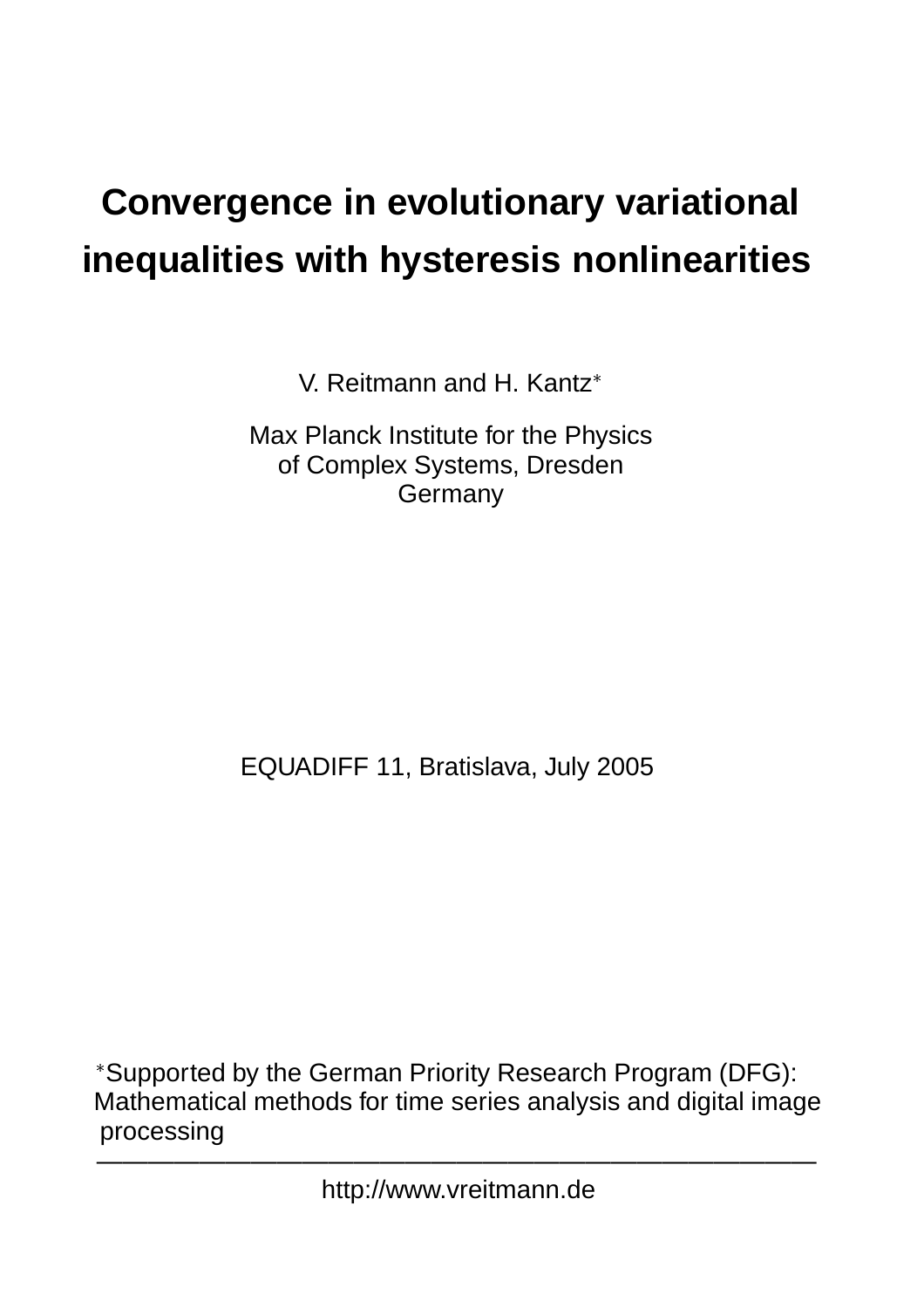### **1. Basic notation**

 $Y_0$  real Hilbert space,  $(\cdot, \cdot)_0$  scalar product,  $\|\cdot\|_0$  norm,

 $\Lambda \in \mathcal{L}(\mathcal{D}(\Lambda), Y_0)$  self-adjoint,  $\mathcal{D}(\Lambda) \subset Y_0$  dense,

$$
(\Lambda y, \Lambda y)_0 \ge ||y||_0^2, \quad \forall y \in \mathcal{D}(\Lambda)
$$

 $Y_1 := \mathcal{D}(\Lambda)$  Hilbert space with scalar product

$$
(y,\eta)_1:=(\Lambda y,\Lambda\eta)_0\;,\,\forall\,y,\eta
$$

New scalar product in  $Y_0$ 

$$
(y,\eta)_{-1} := (\Lambda^{-1}y, \Lambda^{-1}\eta)_0, \ \forall y, \eta \in Y_0,
$$

 $Y_{-1}$  completion of  $Y_0$  w.r.t.  $(\cdot, \cdot)_{-1}$ 

 $\Rightarrow Y_1 \subset Y_0 \subset Y_{-1}$  dense and continuous embedding

("rigged Hilbert space structure")

$$
|(\eta, y)_0| = |(\Lambda^{-1}\eta, \Lambda y)_0| \le ||\Lambda^{-1}\eta||_0 ||\Lambda y||_0 = ||\eta||_{-1} ||y||_1,
$$
  

$$
\forall y \in Y_1, \ \eta \in Y_0
$$

 $(\cdot, \cdot)_{-1,1}$  extension by continuity of the functionals  $(\cdot, y)_0$  onto  $Y_{-1}$ 

 $(\cdot, \cdot)_{-1,1}$  coincides with  $(\cdot, \cdot)_0$  on  $Y_0 \times Y_1$  and satisfies

$$
|(\eta, y)_{-1,1}| \le ||\eta||_{-1}||y||_1, \ \forall \, \eta \in Y_{-1}, y \in Y_1
$$

$$
-\infty \leq T_1 < T_2 \leq +\infty \,, \ L^2(T_1, T_2; Y_j) \,, \, j = 1, 0, -1
$$

Bochner measurable functions with

$$
\|y\|_{2,j}:=\left(\int_{T_1}^{T_2}\|y(t)\|_j^2\ dt\right)^{1/2}
$$

 $W(T_1, T_2)$  space of functions s.th.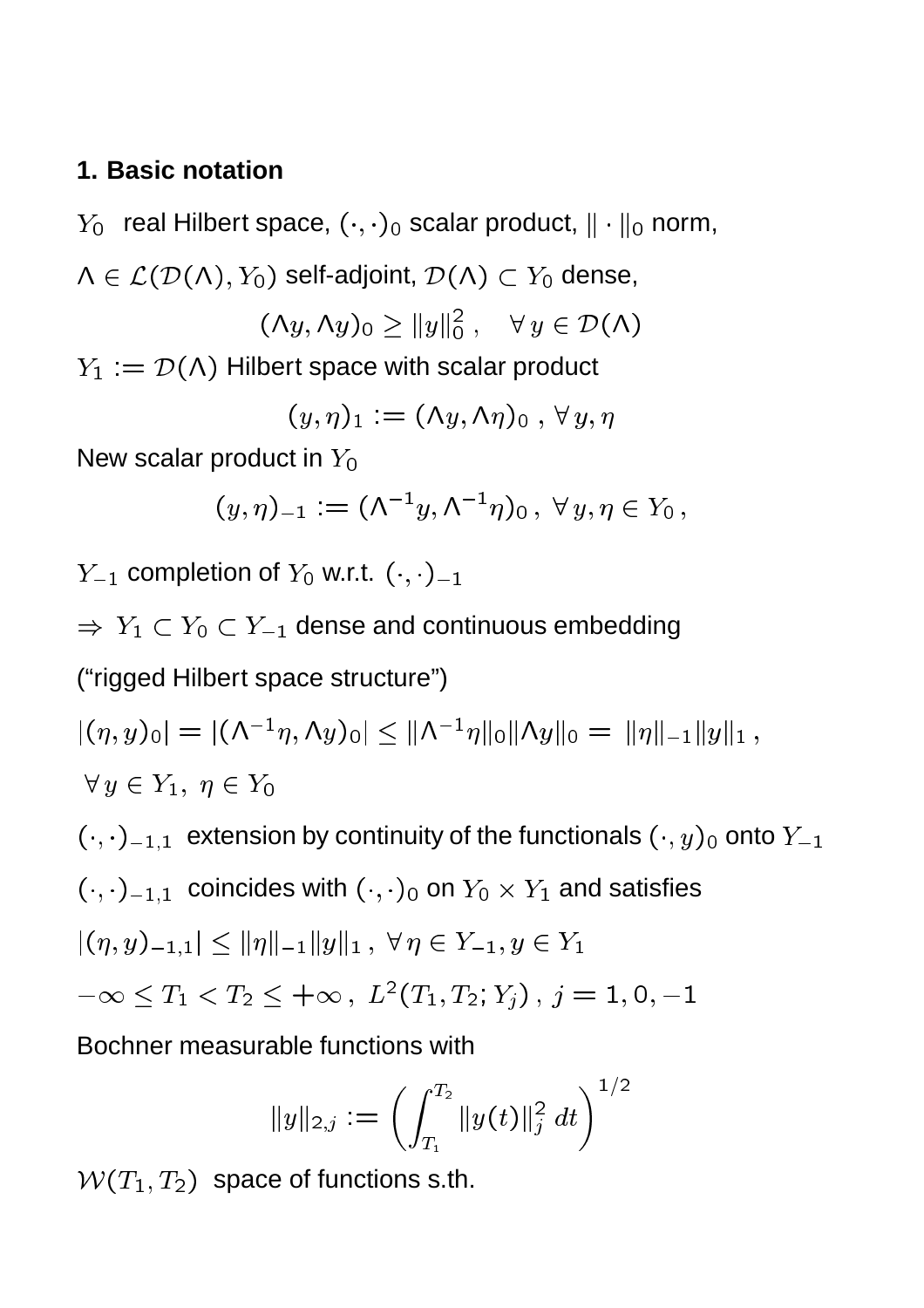$y\in L^2(T_1,T_2;Y_1), \dot y\in L^2(T_1,T_2;Y_{-1})$  equipped with the norm

 $||y||_{\mathcal{W}(T_1,T_2)} := (||y||_{2,1} + ||y||_{2,-1})^{-1}$ 

Lions embedding theorem: Each function from  $W(T_1, T_2)$  belongs to  $C(T_1, T_2; Y_0)$ .

#### **2. Evolutionary variational inequalities**

 $\Xi, Z$  real Hilbert spaces with scalar products  $(\cdot, \cdot)_{\Xi}, (\cdot, \cdot)_{Z}$  and norms  $\|\cdot\|_{\Xi}$ ,  $\|\cdot\|_{Z}$ 

$$
A \in \mathcal{L}(Y_1, Y_{-1}) \quad , \quad B \in \mathcal{L}(\Xi, Y_{-1}) \quad , \quad C \in \mathcal{L}(Y_0, \Xi)
$$
  

$$
\varphi : \mathcal{D}(\varphi) \subset W^{1,2}(0, T; Z) \times \Xi \to W^{1,2}(0, T; \Xi)
$$

strongly continuous hysteresis operator

 $\mathcal{E}: Z \to 2^- \quad , \quad \mathcal{D}(\varphi) = \{(z,\xi_0) \in W^{1,2}(0,T;Z) \times \Xi\,|\,$  $\xi_0 \in \mathcal{E}(z(0))$ 

 $\psi: Y_1 \to \mathbb{R} \cup \{+\infty\}$  convex, lower semi-continuous,  $\psi \not\equiv +\infty$ 

$$
(y(t) - Ay(t) - B\xi(t), \eta - y(t))_{-1,1}
$$
  
+  $\psi(\eta) - \psi(y(t)) \ge 0, \quad \forall \eta \in Y_1 \text{ a.e. } t \in (0, T)$  (1)

$$
\xi(t) = \varphi(z, \xi_0)(t), \ z(t) = Cy(t), \tag{2}
$$

 $y(0) = y_0 \in Y_0, \xi_0 \in \mathcal{E}(z(0))$ 

A pair of functions  $\{y, \xi\} \in \mathcal{W}(0,T) \cap C(0,T)$ ;  $Y_0) \times L^2(0,T; \Xi)$ which satisfies (1), (2), is called solution of (1), (2) on  $(0, T)$ with initial conditions  $y(0) = y_0$  and  $\xi(0) = \xi_0$ ;

 $y(\cdot)$  is the state trajectory,  $\xi(\cdot)$  is the control.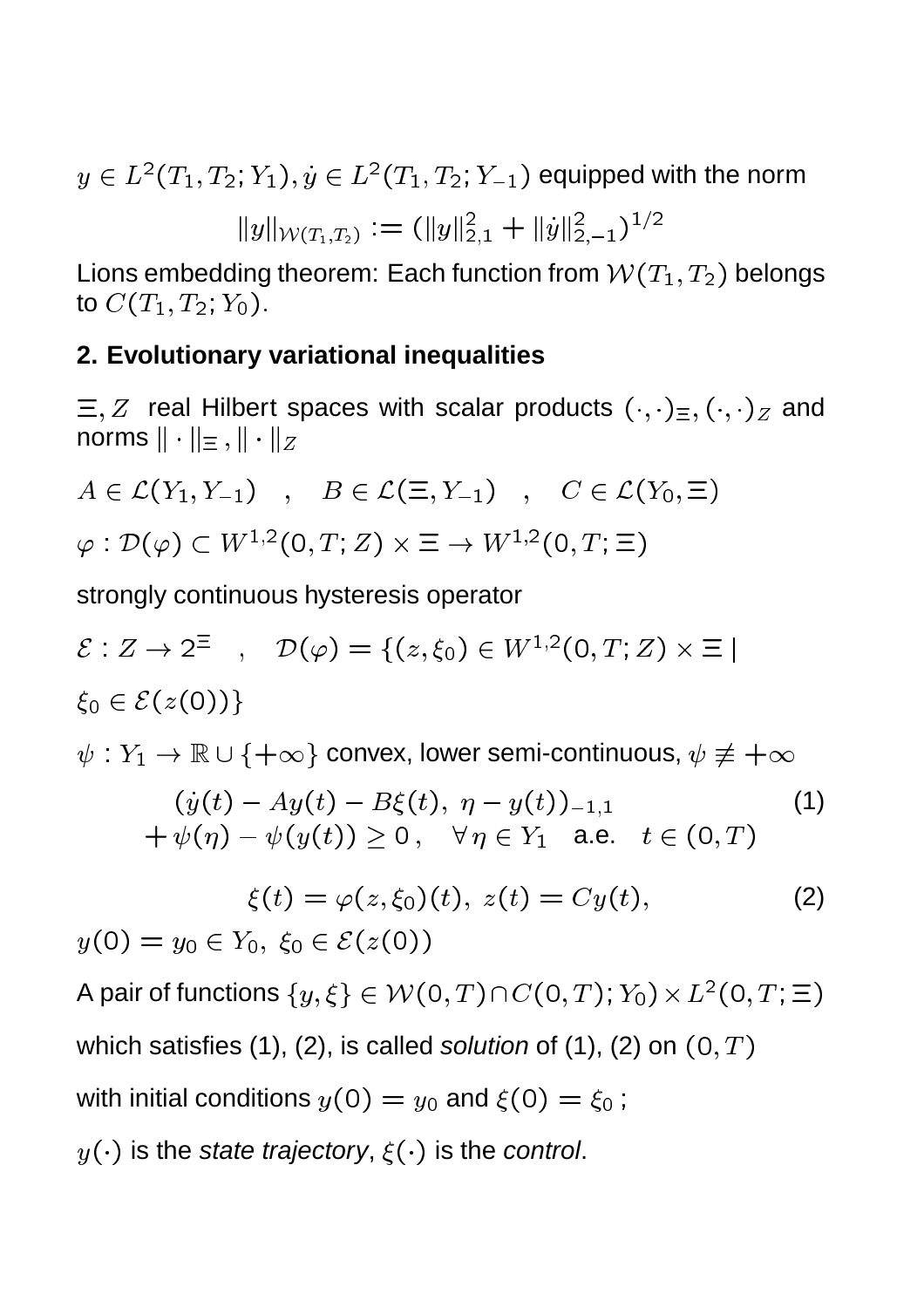A solution  $\{y, \xi\}$  of (1), (2) (and the associated state trajectory y and the control  $\xi$ ) with  $y(t) \equiv \hat{y} \in Y_1$  and  $\xi(t) \equiv \hat{\xi} \in \Xi$  are called stationary. The set of all stationary solutions of (1), (2) is the stationary set S.

Any stationary solution  $\{\hat{y}, \hat{\xi}\}$  satisfies the stationary variational inequality

$$
(-A\hat{y} - B\hat{\xi}, \eta - \hat{y})_{-1,1} + \psi(\eta) - \psi(\hat{y}) \ge 0, \quad \forall \eta \in Y_1 \quad (3)
$$

$$
\hat{\xi} = \varphi(\hat{z}, \hat{\xi}), \quad \hat{z} = C\hat{y}, \quad \hat{\xi} \in \mathcal{E}(\hat{z}) \quad (4)
$$

**Special case**:  $\psi(y) \equiv 0 \Rightarrow (1)$ , (2) is a variational equation  $\dot{y} = Ay + B\xi(t)$ ,  $(1')$  $\xi(t) = \varphi(z(t), \xi_0)(t), \quad \xi_0 \in \mathcal{E}(z(0))$  $(2')$ 

Any stationary solution  $\{\widehat{y}, \widehat{\xi}\}$  of  $(1'), (2')$  is given by

$$
0 = A\hat{y} + B\hat{\xi} , \quad \hat{\xi} = \varphi(\hat{z}, \hat{\xi}) . \tag{3', (4')}
$$

If  $A^{-1}$  exists,  $(3'), (4')$  is equivalent to

$$
S = \left\{ (\hat{y}, \hat{\xi}) \in Y_1 \times \Xi \middle| \hat{y} = -A^{-1}B\hat{\xi}, \quad C\hat{y} + CA^{-1}B\hat{\xi} = 0,
$$
  

$$
\hat{\xi} = \varphi(\hat{z}, \hat{\xi}) \right\} =
$$
  

$$
\left\{ (\hat{y}, \hat{\xi}) \in Y_1 \times \Xi \middle| \hat{y} = -A^{-1}B\hat{\xi}, \hat{z} + \chi(0)\hat{\xi} = 0, \hat{\xi} = \varphi(\hat{z}, \hat{\xi}) \right\},
$$
  

$$
\chi(s) = C(A - sI)^{-1}B \text{ transfer operator function.}
$$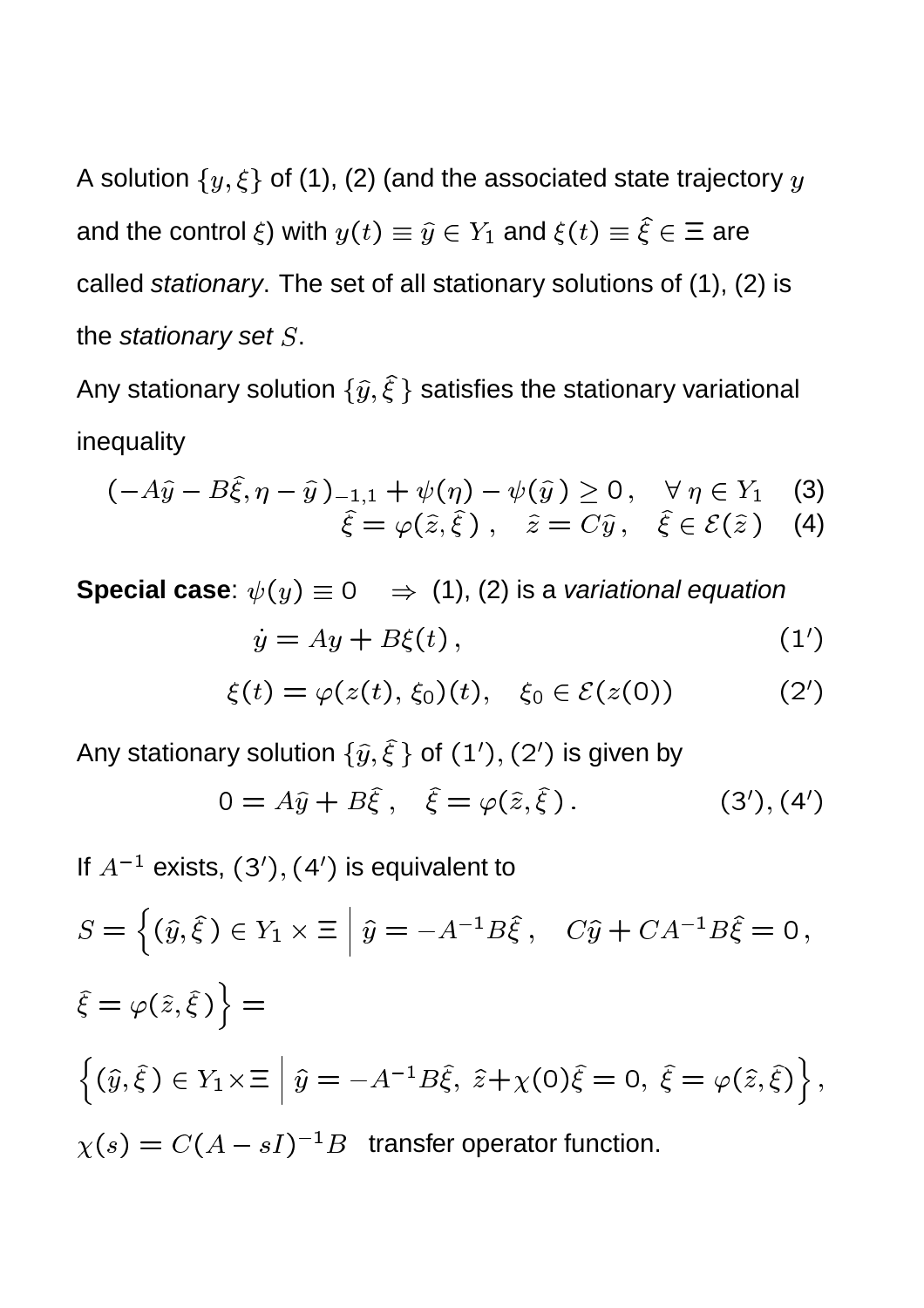#### **3. Convergence to the stationary set**

**(A0)** The inequality (1), (2) has for arbitrary  $y_0 \in Y_0$  and  $\xi_0 \in \mathcal{E}(Cy_0(0))$  at least one solution  $\{y,\xi\}.$ 

The stationary set  $S$ , given by (3),(4), is non-empty.

(A1) 
$$
\exists F_1 \in \mathcal{L}(Z, \Xi)
$$
  $\exists F_2 \in \mathcal{L}(\Xi, \Xi)$ 

\n $\forall T \geq 0$   $\forall z \in W^{1,2}(0, T; Z)$   $\forall \xi_0 \in \mathcal{E}(z(0))$ :

\n
$$
\int_0^T \left( \dot{\varphi}(z, \xi_0)(t), F_1 \dot{z}(t) \right)_{\Xi} - \left( \dot{\varphi}(z, \xi_0)(t), F_2 \dot{\varphi}(z, \xi_0)(t) \right)_{\Xi} dt \geq 0.
$$

\n(A2)  $\exists \, z \in \{-1, 1\}$   $\exists \, G_1 \in \mathcal{L}(\Xi, Z)$   $\forall T \geq 0$ 

\n $\forall \, z \in W^{1,2}(0, T; Z)$   $\forall \, \xi_0 \in \mathcal{E}(z(0))$   $\exists \, \gamma(z(0)) \geq 0$ 

$$
\varkappa \int_0^T \big( G_1 \varphi(z,\xi_0)(\tau), \dot{z}(\tau) \big)_Z d\tau \geq -\gamma(z(0)).
$$

**(A3)** The pair  $(A, B)$  is  $L^2$ -controllable, i.e.  $\forall\,y_0\in Y_0$ 

$$
\exists \xi(\cdot) \in L^2(0, +\infty; \Xi) \text{ such that}
$$
  

$$
\dot{y} = Ay + B\xi, \quad y(0) = y_0,
$$

is well-posed in the variational sense on  $(0, +\infty)$ .

**(A4)** Any solution of  $y = Ay$ ,  $y(0) \in Y_0$ , is exponentially decreasing for  $t \to +\infty$ .

(A5) The operator 
$$
A \in \mathcal{L}(Y_1, Y_{-1})
$$
 is regular, i.e.  
\n $\forall T > 0, y_0 \in Y_1, w_T \in Y_1$  and  $\forall f \in L^2(0, T; Y_{-1})$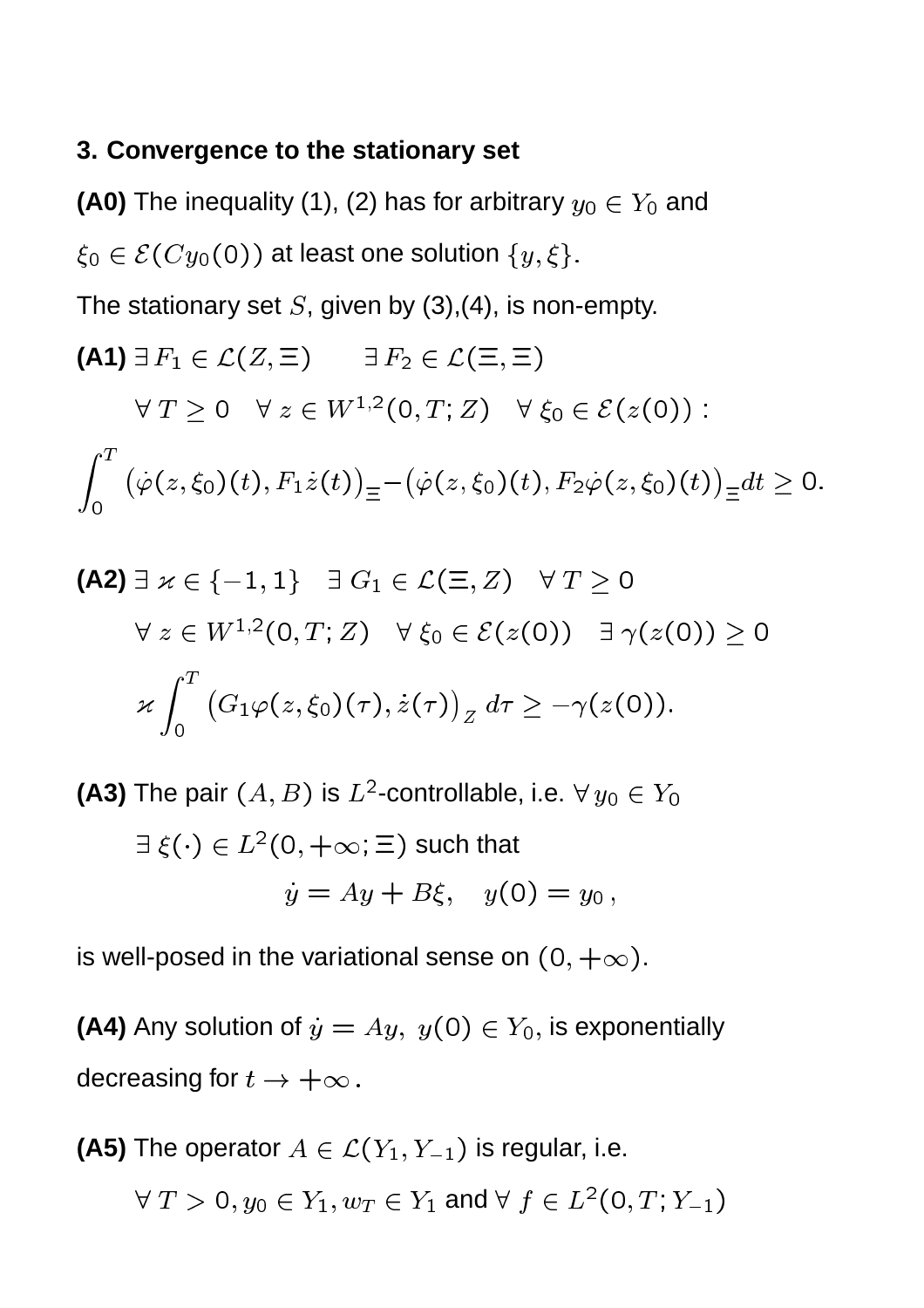the solutions of

$$
\dot{y} = Ay + f(t), \quad y(0) = y_0, \text{ and of}
$$
\n  
\n $\dot{w} = -A_w^+ + f(t), \quad w(T) = w_T,$ 

are strongly continuous in the norm of  $Y_1$ .

Define the quadratic form

$$
\mathcal{F}(\zeta, \vartheta; \tau) := (\vartheta, F_1 C w) \equiv -(\vartheta, F_2 \vartheta) \equiv -\tau (G_1 C w, \xi) \equiv,
$$
  

$$
\zeta = (w, \xi) \in Y_0 \times \Xi, \ \vartheta \in \Xi
$$

**(A6)**  $\exists \tau \in \mathbb{R}, \quad \varkappa \tau \leq 0, \quad \exists \delta > 0$ 

$$
\mathcal{F}^c(\widetilde{\zeta}, \widetilde{\vartheta}; \tau) \le -\delta |\widetilde{\zeta}|^2
$$
  
\n
$$
\forall \ \widetilde{\zeta} \in \Xi^c \quad \forall \ \omega \in \mathbb{R}, \quad \widetilde{\zeta} = (i\omega(i\omega I - A)^{-1}B\widetilde{\xi}, \widetilde{\xi}), \quad \widetilde{\vartheta} = i\omega \widetilde{\xi}.
$$
  
\n(A7) For any operator  $P = P^* \in \mathcal{L}(Y_0, Y_0)$  such that

$$
P \in \mathcal{L}(Y_{-1}, Y_0) \cap \mathcal{L}(Y_0, Y_1) \text{ we have}
$$
  

$$
\psi(y_1) - \psi(y_1 - P(y_1 - y_2)) + \psi(y_2) - \psi(y_2 + P(y_1 - y_2)) \ge 0,
$$
  

$$
\forall y_1, y_2 \in Y_1.
$$

On  $Y_1$  the function  $\psi_p(y) := \psi(y - Py) - \psi(y)$  is convex and lower semi-continuous.

**Theorem** Under the above assumptions any solution  $\{y, \xi\}$  of (1),(2) converges in  $Y_0\times \boldsymbol{\Xi}$  to the stationary set  $S$  as  $t\to \infty.$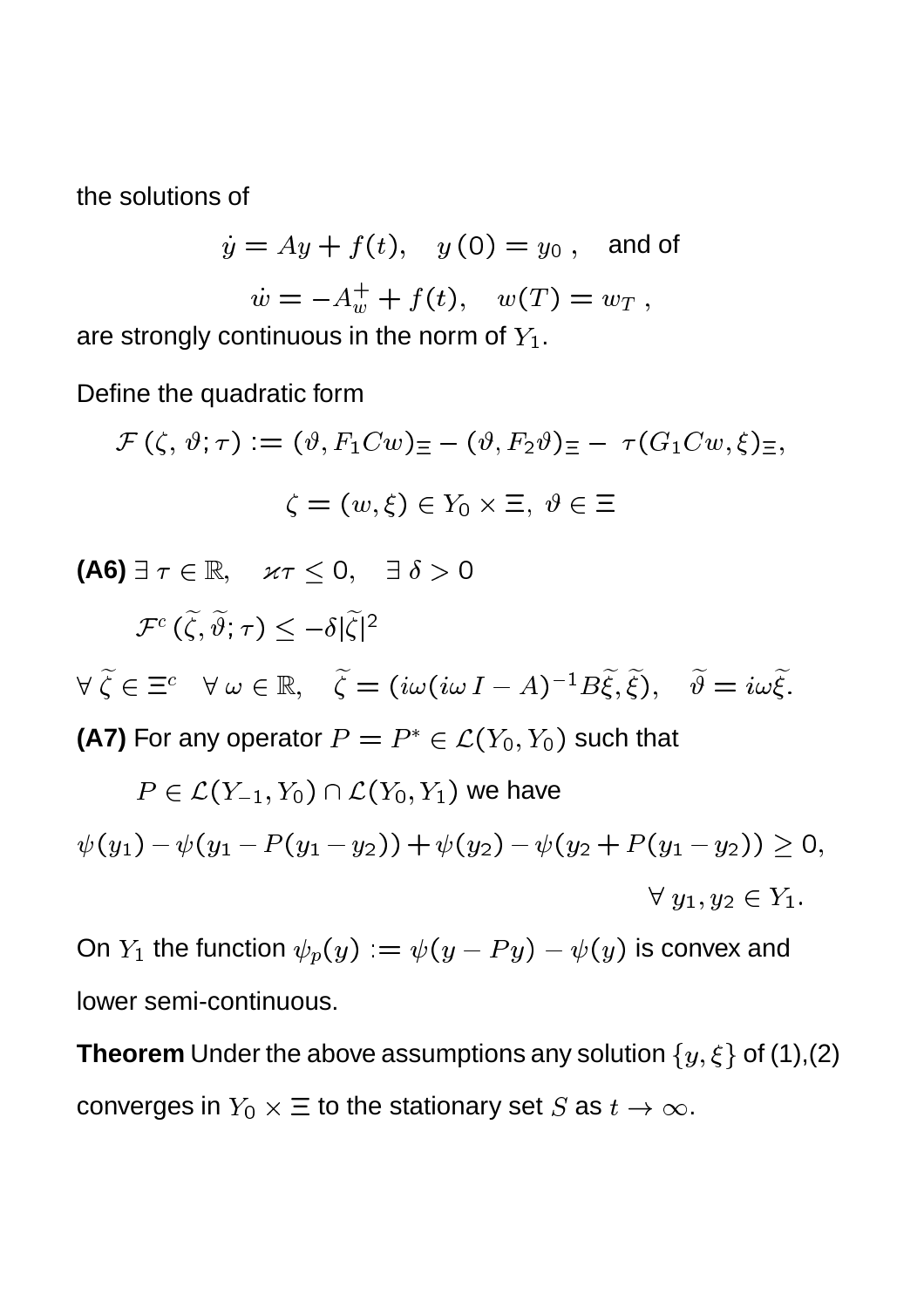# **4. Example**

$$
u_t = u_{xx} - bu, \quad x \in (0,1), \quad u(x,0) = u_0(x), \quad b > 0
$$
  

$$
u_x(0,t) = 0, \quad u_x(1,t) = \rho \varphi(z,\xi_0)(t), \quad \rho \in \mathbb{R} \setminus \{0\},
$$
  

$$
z(t) = \int_0^1 u(x,t) dx
$$
 (5)

$$
\varphi : \mathcal{D}(\varphi) \subset W^{1,1}(0,T) \times \mathbb{R} \to W^{1,1}(0,T) \quad \text{play}
$$
  
\n
$$
(z,\xi_0) \in \mathcal{D}(\varphi) \mapsto \varphi(z,\xi_0)(\cdot)
$$
  
\n
$$
\mathcal{E} : \mathbb{R} \to 2^{\mathbb{R}} \quad \text{s. th.}
$$
  
\n
$$
\mathcal{D}(\varphi) = \left\{ (z,\xi_0) \in W^{1,1}(0,T) \times \mathbb{R} \, \Big| \, \xi_0 \in \mathcal{E}(z(0)) \right\}
$$



## **Quadratic constraints**:

(A1): 
$$
0 \leq \dot{\varphi}(z,\xi_0)(t)\dot{z}(t) \leq (\dot{z}(t))^2 \quad \forall \ z \in W^{1,1}(0,T)
$$

\n(A2):  $\varkappa = -1, \quad \varkappa \int_{t_1}^{t_2} \varphi(z,\xi_0)(t)\dot{z}(t)dt \geq -\gamma(z(0))$ 

\n $\forall \ z \in W^{1,1}(0,T), \quad \gamma(z(0)) \geq 0$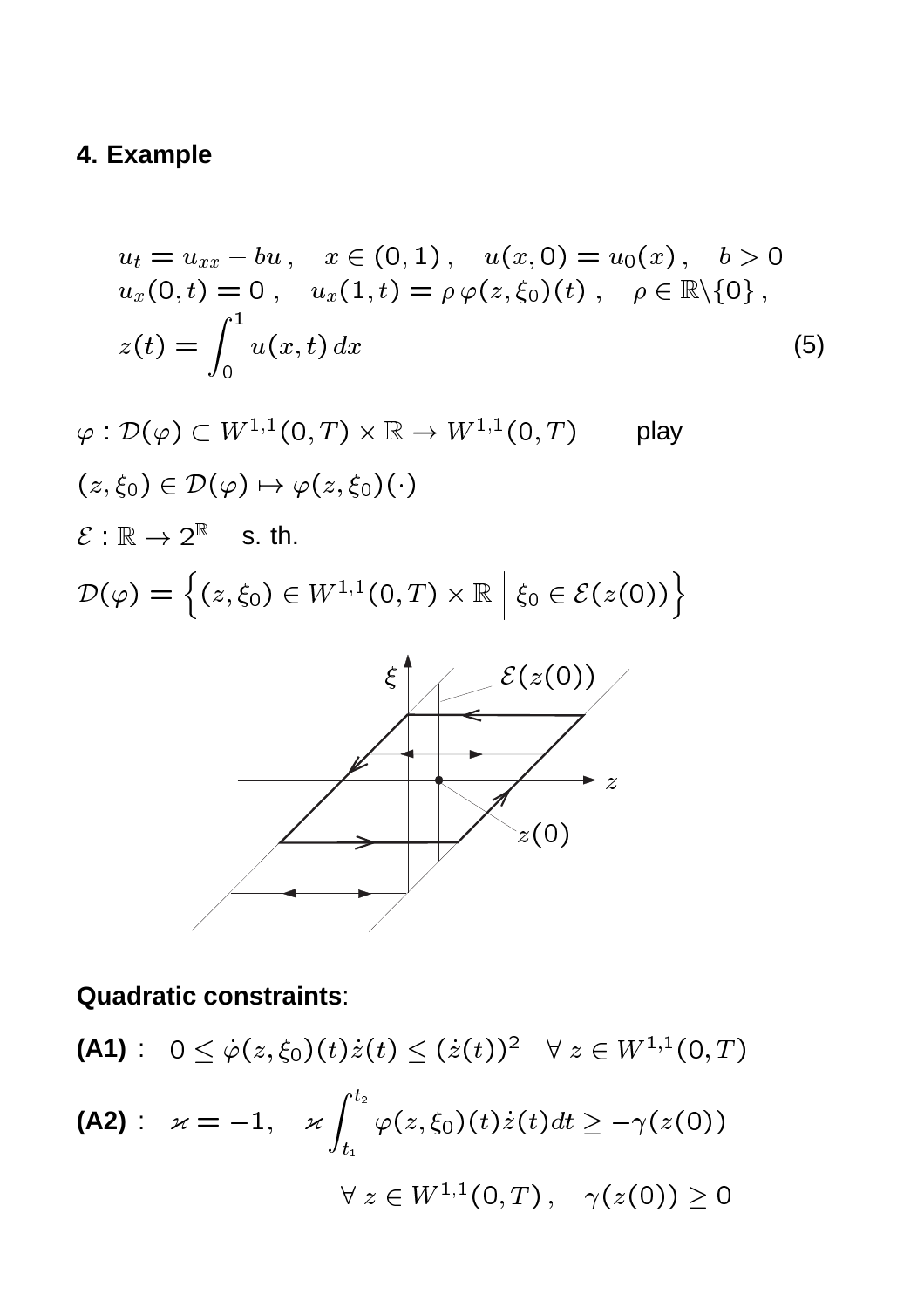Interpretation as variational equation  $(1'), (2')$ :

$$
Y_0 := L^2(0, 1),
$$
  
\n
$$
(u, v)_0 := \int_0^1 u(x)v(x)dx, \quad \forall u, v \in L^2(0, 1)
$$
  
\n
$$
Y_1 := W^{1,2}(0, 1)
$$
  
\n
$$
(u, v)_1 := \int_0^1 (u(x)v(x) + u'(x)v'(x))dx, \quad \forall u, v \in W^{1,2}(0, 1)
$$
  
\n
$$
A \in \mathcal{L}(Y_1, Y_{-1}) \text{ is given by}
$$
  
\n
$$
(Au, v)_{-1,1} := \int_0^1 (Au)(x)v(x)dx =
$$
  
\n
$$
-\int_0^1 (u'(x)v'(x) + bu(x)v(x))dx, \quad \forall u, v \in W^{1,2}(0, 1)
$$
  
\n
$$
\equiv := \mathbb{R}, B \in \mathcal{L}(\mathbb{R}, Y_{-1}) \text{ is defined by}
$$
  
\n
$$
(B\xi, v(x))_{-1,1} = \rho \xi v(1), \quad \forall \xi \in \mathbb{R}, \quad \forall v \in W^{1,2}(0, 1)
$$
  
\n
$$
\Rightarrow B = [\rho \delta(x - 1)], \quad \delta \text{-Dirac's distribution}
$$
  
\n
$$
Z := \mathbb{R}, \quad C \in \mathcal{L}(Y_0, Z) \text{ is given by}
$$
  
\n
$$
Cu := \int_0^1 u(x)dx, \quad \forall u \in L^2(0, 1)
$$
  
\n
$$
\exists \varepsilon > 0 \quad (Au, u)_{-1,1} \le -||u'(x)||_0^2 - b||u||_0^2 \le -\varepsilon ||u||_1^2 - b||u||_0^2,
$$
  
\n
$$
\forall u \in W^{1,2}(0, 1)
$$
  
\n
$$
\Rightarrow (A3), (A4), (A5)
$$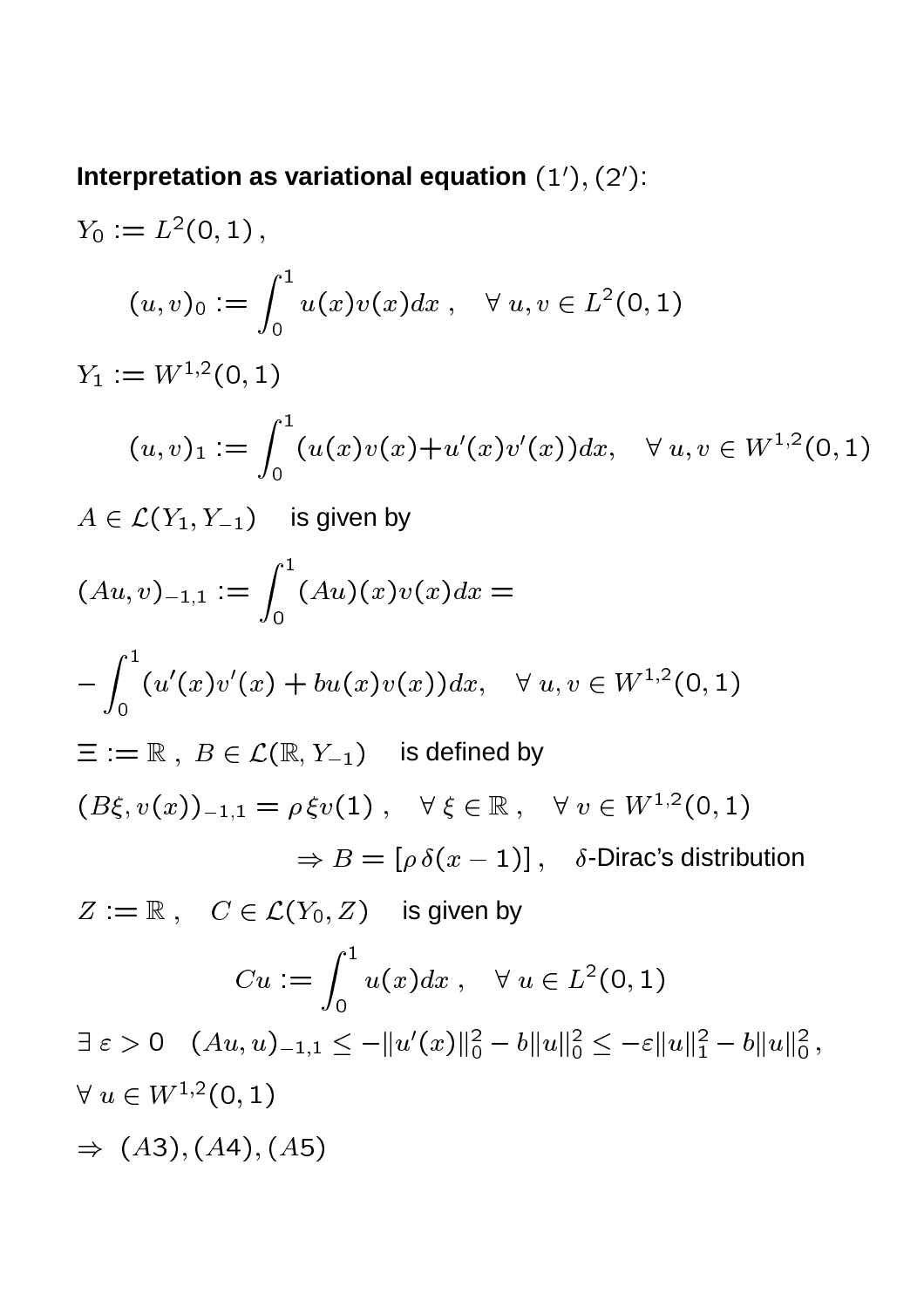### **Frequency domain condition**:

 $\chi(s) = C\widetilde{u}(\cdot, s)$ ,  $s \in \mathbb{C}$ ,

transfer function  $\widetilde{u}(\cdot, s)$  is the solution of the ordinary BVP

$$
(b + s)\tilde{u} = \tilde{u}_{xx},
$$
  
\n
$$
\tilde{u}_x(0, s) = 0, \quad \tilde{u}_x(1, s) = 1
$$
  
\n
$$
\tilde{u}(x, s) = \frac{\cosh x \sqrt{s + b}}{s}, \quad s \in \mathbb{C} \setminus \{-b\}
$$
 (6)

$$
\Rightarrow \quad \widetilde{u}(x,s) = \frac{\cos\left(\frac{x}{s+b}\right)}{\sqrt{s+b}\sinh\left(\sqrt{s+b}\right)} \,, \quad s \in \mathbb{C} \setminus \{-b\}
$$

$$
\Rightarrow \quad \chi(s) = \rho \int_0^1 \tilde{u}(x, s) dx = \frac{\rho}{s + b}
$$

(A6): 
$$
\exists \tau \geq 0
$$
  $\exists \delta > 0$   $\forall \omega \in \mathbb{R}$ :

\n
$$
\text{Re}\left\{\chi(i\omega) + 1 - \frac{\tau}{i\omega}\chi(i\omega)\right\} \geq \delta \left|\chi(i\omega)\right|^2
$$
\n
$$
\text{Re}\left\{\chi(i\omega)\right\} = \frac{\rho b}{b^2 + \omega^2}, \quad |\chi(i\omega)|^2 = \frac{\rho^2}{b^2 + \omega^2}
$$
\n
$$
\text{Im}\left\{\chi(i\omega)\right\} = -\frac{\rho \omega}{b^2 + \omega^2}
$$

$$
(A6) \Longleftrightarrow
$$

$$
\exists \tau \geq 0 \qquad \exists \delta > 0 \quad \forall \omega \in \mathbb{R}:
$$

$$
\frac{\rho b}{b^2 + \omega^2} + 1 + \frac{\tau\rho}{b^2 + \omega^2} \ge \frac{\delta\rho^2}{b^2\omega^2}
$$

$$
\Leftrightarrow \qquad \frac{b}{\rho} + \frac{b^2}{\rho^2} + \frac{\tau}{\rho} > 0 \, .
$$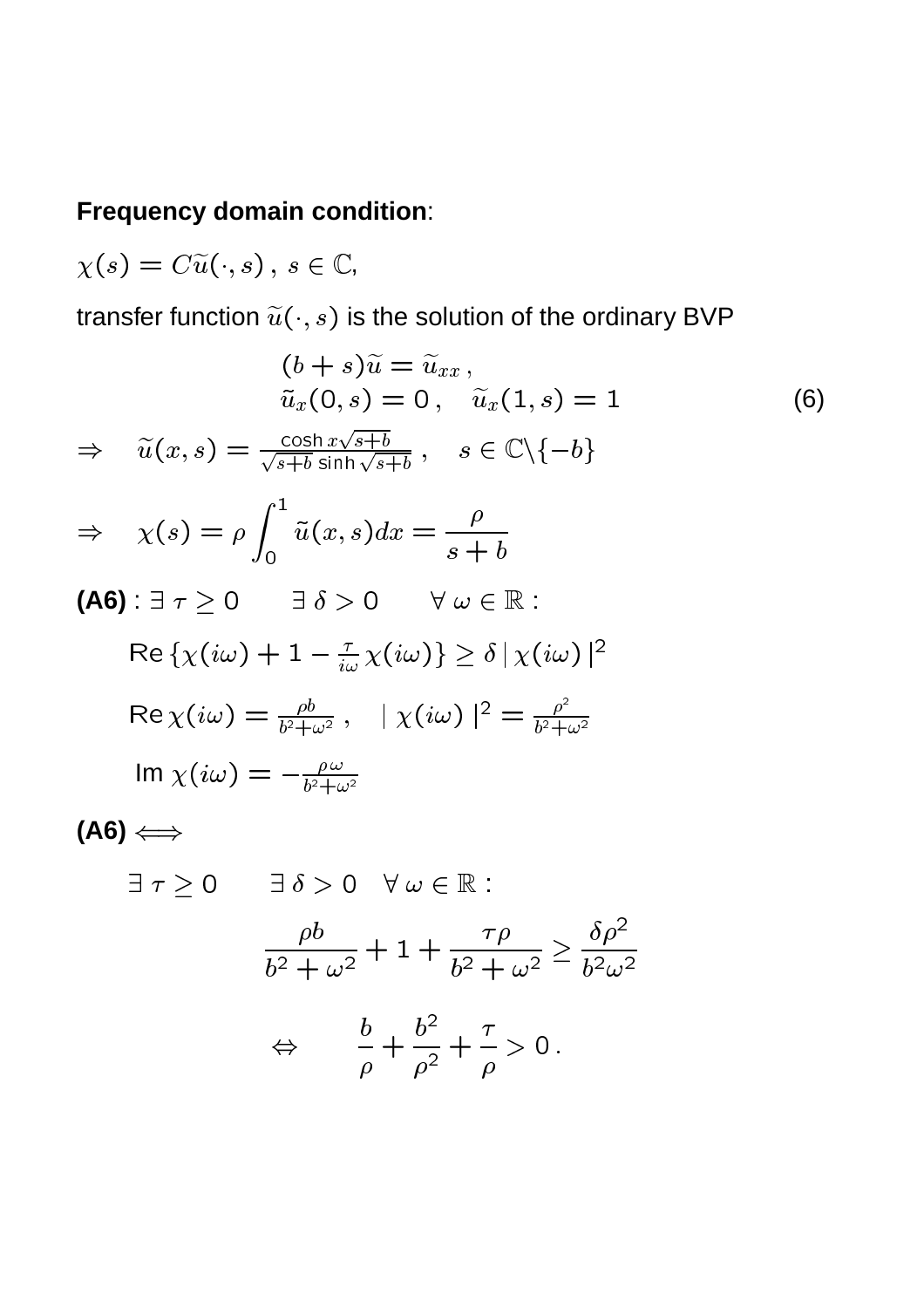### **Stationary set of (5)**:

$$
0 = \hat{u}_{xx} - b\hat{u}, \quad x \in (0, 1)
$$
  

$$
\hat{u}_x(0) = 0, \quad \hat{u}_x(1) = \rho \varphi(\hat{z}, \hat{\xi}), \quad \hat{z} = \int_0^1 \hat{u}(x) dx \qquad (7)
$$

$$
\Leftrightarrow \hat{u}(x) = \frac{\cosh\sqrt{b}x}{\sqrt{b}\sinh\sqrt{b}} \rho \varphi(\hat{z}, \hat{\xi}), \quad \hat{z} = \int_0^{\infty} \hat{u}(x) dx
$$

$$
\Leftrightarrow \quad \hat{z} = \frac{\rho}{b} \varphi(\hat{z}, \hat{\xi}) = \frac{\rho}{b} \hat{\xi}
$$

$$
\hat{u}(x) = \frac{\cosh\sqrt{b}x}{\sqrt{b}\sinh\sqrt{b}} \rho \hat{\xi}
$$
(8)



Intersection of  $\xi = \frac{b}{\rho} z$  with the graph of the hysteresis



Continuum of stationary temperature fields for the rod